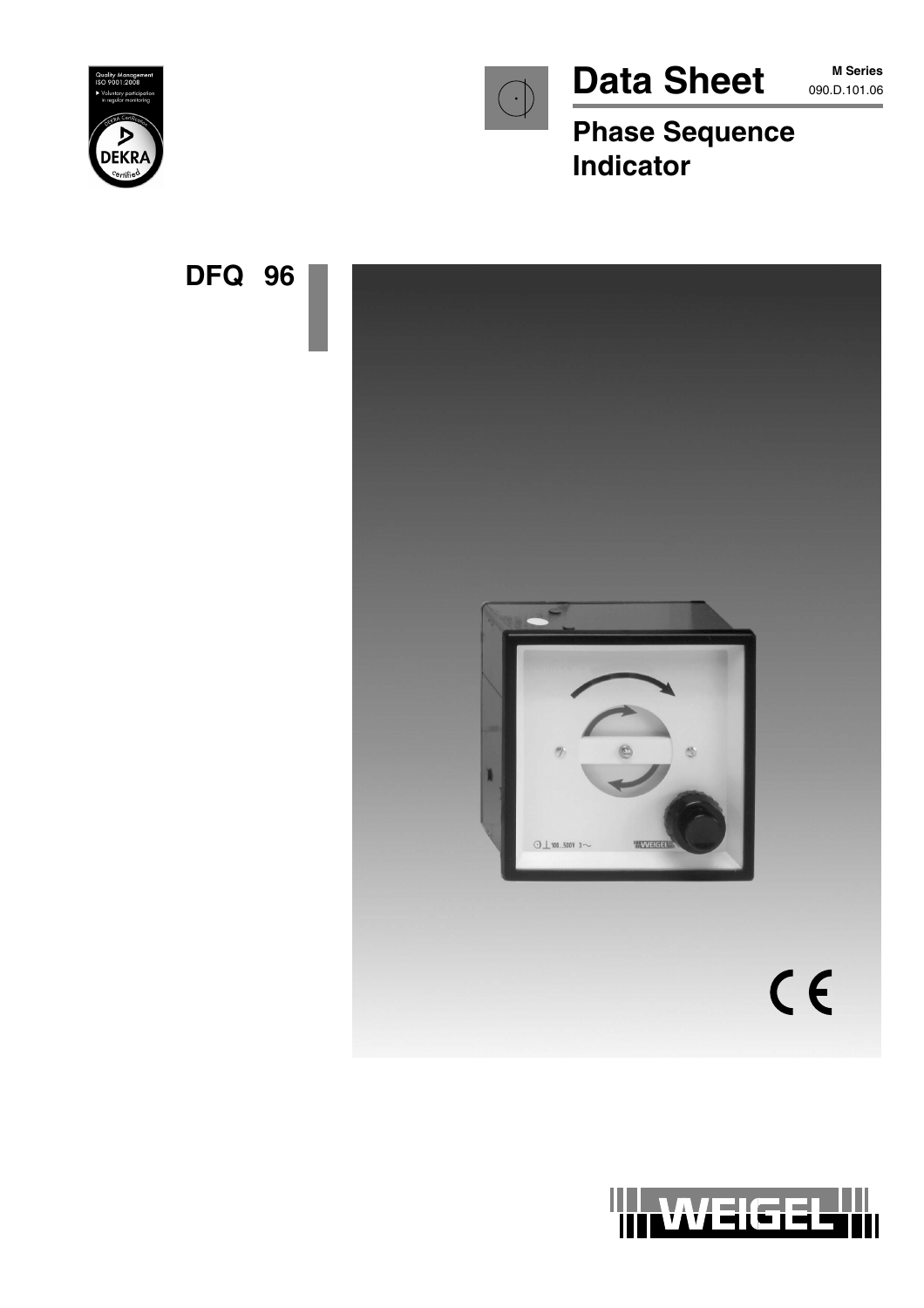## **Application**

The phase sequence indicator **DFQ 96** (M series) is used to determine the phase sequence in three–phase systems up to 500 V by a direct connection.

A disc marked with two arrows rotates clockwise (in arrow direction) when pressing a button accessible on indicator front, provided the three phases are logically connected in accordance with the indicator terminal markings, otherwise the disc will rotate anticlockwise.

In case of an incorrect phase sequence, the correct direction of rotation is obtained by interchanging any of two phases.

Phase sequence indicators are housed in pressed steel cases suitable to be mounted in switchboards, control panels, machinery and/or mosaic grid panels.

## **Functional Principle**

Induction–movement with a freely rotating disc.

## **Mechanical Data**

| case details       | square case suitable to be mounted<br>in switchboards or mosaic grid panels,<br>stackable <b>▶</b> |
|--------------------|----------------------------------------------------------------------------------------------------|
| material of case   | pressed steel                                                                                      |
| material of window | qlass $\blacktriangleright$                                                                        |
| colour of bezel    | black (similar to RAL 9005) $\blacklozenge$                                                        |
| position of use    | vertical $\pm 5^{\circ}$ $\bullet$                                                                 |
| panel fixing       | screw clamps                                                                                       |
| panel thickness    | 1  15 mm                                                                                           |
| mounting           | stackable next to each other                                                                       |
| terminals          | hexagon studs, M3 screws and<br>wire clamps C6                                                     |
| dimensions         | <b>DFQ 96</b>                                                                                      |
| bezel              | 96 mm<br>п                                                                                         |
| case               | 90.5 mm<br>п                                                                                       |
| depth              | 62 mm                                                                                              |
| panel cutout       | $\Box$ 92 <sup>+0.8</sup> mm                                                                       |
| weight approx.     | 0.4 kg                                                                                             |

## **Electrical Data**

measuring unit phase sequence in three–phase systems<br>frequency range 40 ... 100 Hz  $\bullet$ frequency range voltage range 100 ... 500 V power consumption at 100 V approx. 0.5 VA per phase at 500 V approx. 2 VA per phase safe operational 5 min max. period measurement category CAT III operating voltage 300 V pollution level 2 enclosure code IP 52 case front side  $\blacklozenge$ IP 00 for terminals without protection against accidental contact IP 20 for terminals protected against accidental contact

## **Indication**

Disc marked with two arrows rotates behind dial plate with an arrow indicating the correct phase sequence. disc diameter 36 mm

### **Environmental**

| climatic suitability         | climatic class 2 according to VDE/VDI 3540,                   |
|------------------------------|---------------------------------------------------------------|
| operating                    | sheet 2 $\blacktriangleright$<br>$-25+40^{\circ}$ C $\bullet$ |
| temperature range            |                                                               |
| storage<br>temperature range | $-25+65^{\circ}C$                                             |
| relative humidity            | $\leq$ 75% annual average, non-condensing                     |
| shock resistance             | 15 g, 11 ms $\bullet$                                         |
| vibration resistance         | 2.5 g, 5  55 Hz ♦                                             |
|                              |                                                               |

### **Rules and Standards**

| DIN 43718             |                                                                                                                          |
|-----------------------|--------------------------------------------------------------------------------------------------------------------------|
|                       | Measurement and control; front-frames and<br>frontpanels of measurement and control<br>equipment; principal dimensions   |
| DIN 43 802            | Line scales and pointers for indicating<br>electrical measuring instruments;<br>general requirements                     |
| DIN 16 257            | Nominal positions and position symbols used<br>for measuring instruments                                                 |
| DIN EN 60 051         | Direct acting indicating analogue electrical<br>measuring instruments and their accessories                              |
| $-1$                  | Part 1: Definitions and general requirements<br>common to all parts                                                      |
| -5                    | Part 5: Special requirements for phase meters,<br>power factor meters, and synchronoscopes                               |
| -9                    | Part 9: Recommended test methods                                                                                         |
| DIN EN 60 529         | Enclosure codes by housings (IP-code)                                                                                    |
| DIN EN 61 010-1       | Safety requirements for electrical measuring,<br>control and laboratory equipment<br>Part 1: General requirements        |
| DIN EN 61 326-1       | Electrical equipment for measurement, con-<br>trol and laboratory use - EMC requirements<br>Part 1: General requirements |
| <b>DIN IEC 61 554</b> | Panel mounted equipment -<br>Electrical measuring instruments -<br>Dimensions for panel mounting                         |
| VDE/VDI 3540 sheet 2  | Reliability of measuring and control<br>equipment (classification of climates)                                           |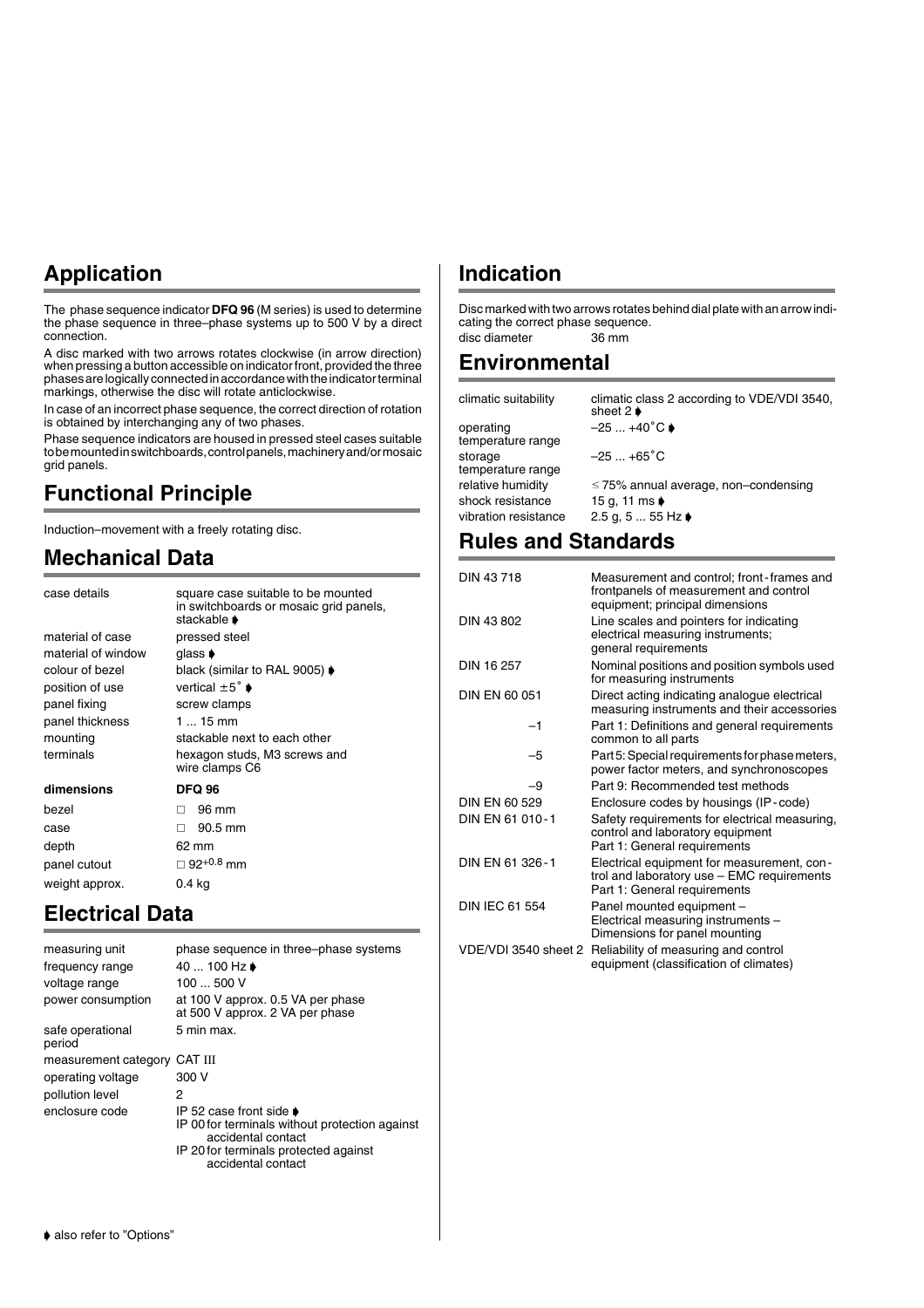



# Data Sheet M Series

# **Phase Sequence Indicator**

## **Options**

#### frequency 400 Hz on request

#### **case**

portable type on request window non–glaring glass colour of bezel gray (similar to RAL 7037) position of use horizontal or to be specified 15° ... 165°

#### **performance**

increased mechanical<br>loads

shock 30 g, 11 ms<br>vibration 5 g, 5 ... 55 Hz climatic suitability limited use in the tropics climatic class 3 according to VDE/VDI 3540, sheet 2  $-10...+55^{\circ}C$ 

with operating temperature range marine application non–certified enclosure code IP 54 splash–water protected front

#### **accessories**

terminal protection against accidental contact full–sized rear cover or protective sleeves terminals connector blades 6.3 x 0.8

#### **dial**

custom logo none or as specified

## **Connections**



### **Dimensions**





**dimensions** (in mm) **DFQ 96 a** 96<br>**b** 90 **b** 90<br>**c** 62 **c** 62